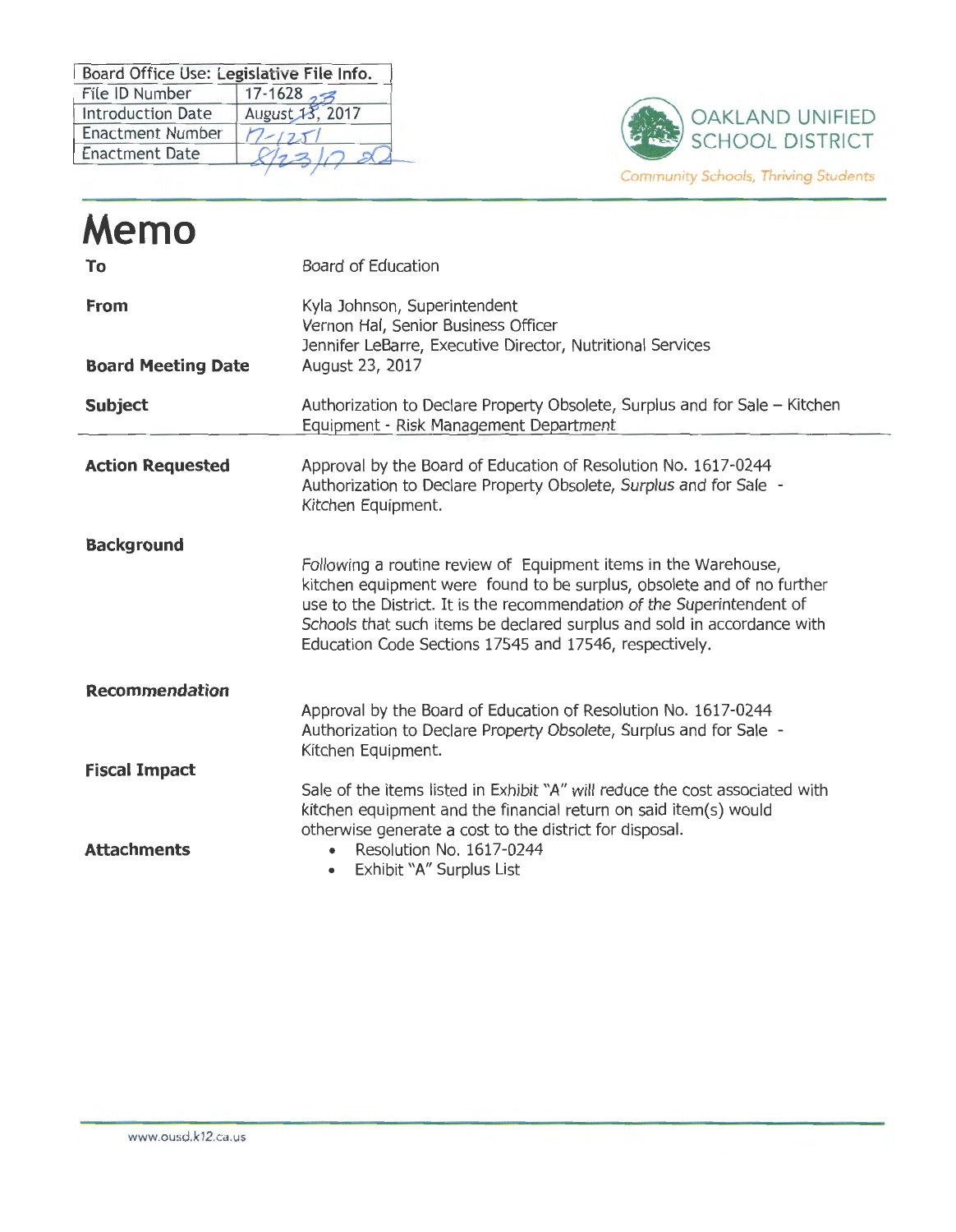

## **RESOLUTION OF THE BOARD OF EDUCATION OF THE OAKLAND UNIFIED SCHOOL DISTRICT RESOLUTION NO. 1617-0244**

## **AUTHORIZATION TO DECLARE PROPERTY OBSOLETE, SURPLUS AND FOR SALE– KITCHEN EQUIPMENT**

**WHEREAS**, the Board of Education of the Oakland Unified School District has received from the Superintendent of Schools a list of District personal property which said Superintendent determined to be obsolete and/or surplus to current District needs; and,

**WHEREAS**, the Superintendent recommends that the Board declare said list of property obsolete, surplus and offer it for sale pursuant to applicable law,

**NOW THEREFORE, BE IT HEREBY RESOLVED** the Board of Education of the Oakland Unified School District declares said items and quantities – Kitchen Equipment - listed in attached Exhibit "A" located in the Distribution Center at 900 High Street, Oakland, California, to be obsolete and surplus; and,

**BE IT FURTHER RESOLVED** that the Board of Education authorizes and directs the Superintendent or designee to sell items listed in Exhibit "A" in accordance with Education Code Sections 17545 and 17546, respectively.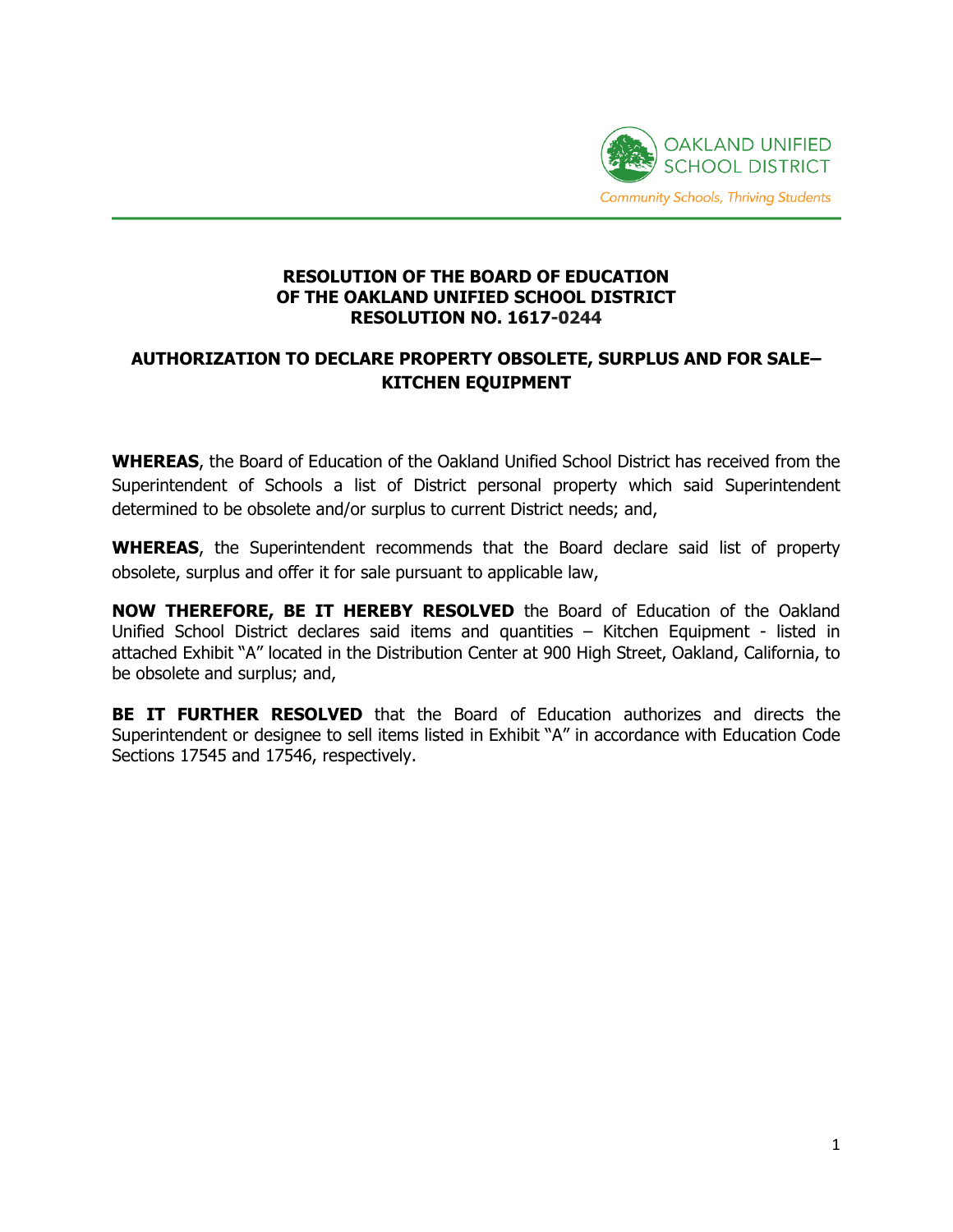PASSED AND ADOPTED by the Board of Education the Oakland Unified School District, this 23th day of August 2017, by the following vote:

- Jody London, Aimee Eng, Jumoke Hinton Hodge, Roseann Torres, Vice President **AYES:** Nina Senn, President James Harris
- **NOES:** None
- **ABSTAINED:** None
- **ABSENT:** Shanthi Gonzales

## **CERTIFICATION**

I hereby certify that the foregoing is a full, true and correct copy of a Resolution adopted, at a Regular Board Meeting of the Governing Board of the Oakland Unified School District held on August 23, 2017.

yle Myhytrammell

Secretary, Board of Education

Attachment: Exhibit "A"